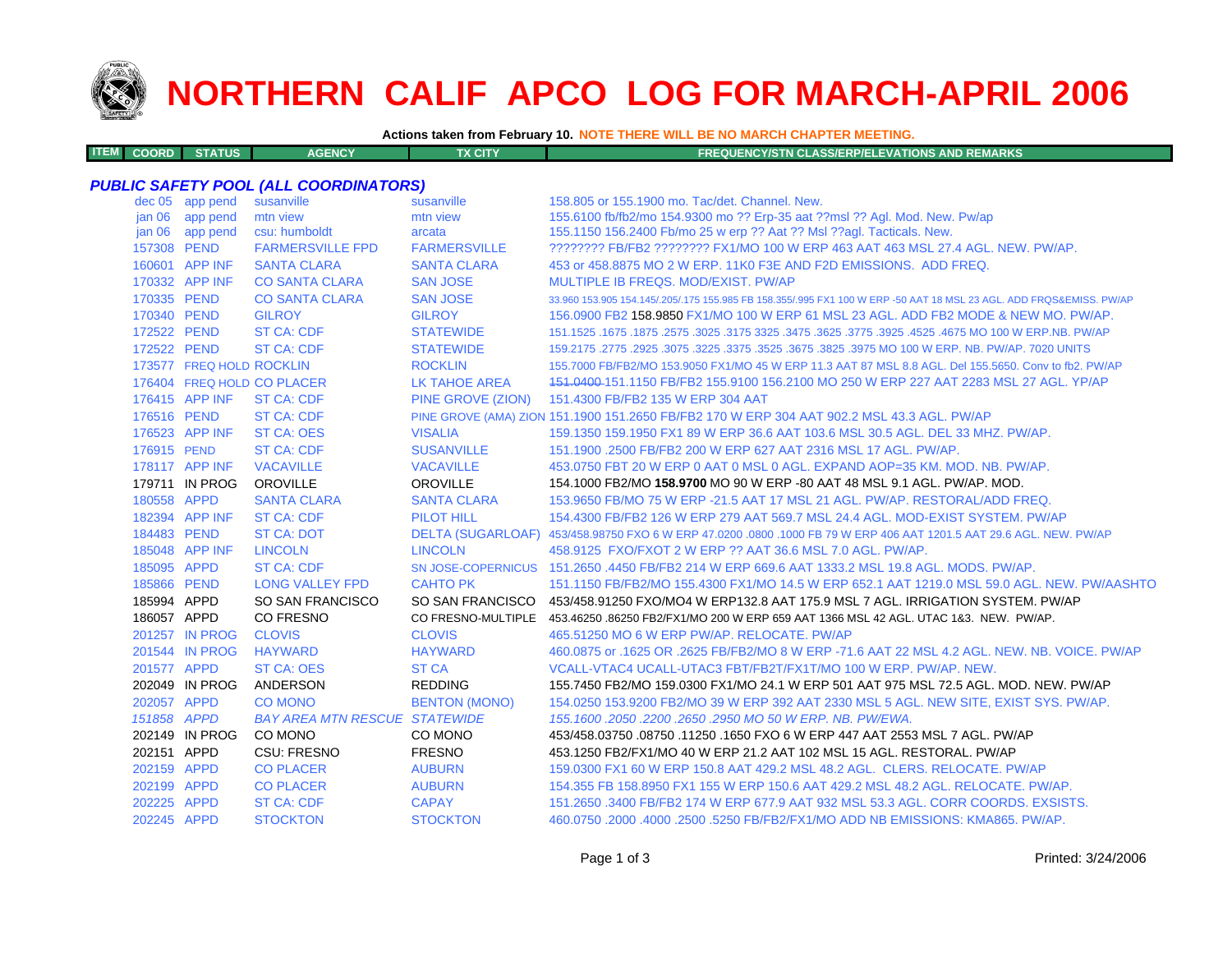## **Actions taken from February 10. NOTE THERE WILL BE NO MARCH CHAPTER MEETING.**

| <b>ITEM</b> | COORD                      | <b>STATUS</b>   | <b>AGENCY</b>                          | <b>TX CITY</b>                     | FREQUENCY/STN CLASS/ERP/ELEVATIONS AND REMARKS                                                                                                                                     |
|-------------|----------------------------|-----------------|----------------------------------------|------------------------------------|------------------------------------------------------------------------------------------------------------------------------------------------------------------------------------|
|             | 202266 APPD                |                 | <b>CO PLACER</b>                       | <b>AUBURN</b>                      | 45.1200 FX1 55 W ERP 150.6 AAT 429.2 MSL 48.2 AGL. RELOCATE. PW/AP                                                                                                                 |
|             | 202268 APPD                |                 | HALF MOON BAY AIRPORT HALF MOON BAY    |                                    | 453/458.06250 FXO 1.5 W ERP -45 AAT 17 MSL 6.2 AGL. PW/AP. NEW AWOS.                                                                                                               |
|             |                            | 202292 IN PROG  | CORCORAN                               | <b>CORCORAN</b>                    | 460.3000 FB2 400 W ERP 48.6 AAT 62.5 MSL 39.6 AGL. RELOCATE. PW/AP                                                                                                                 |
|             |                            | 202327 IN PROG  | <b>STOCKTON</b>                        | <b>STOCKTON</b>                    | 155.1600 FB/MO 150 W ERP 46.4 AAT 6 MSL 49 AGL. NEW. PW/AP.                                                                                                                        |
|             | 202333 APPD                |                 | HUMBOLDT CO FD#1                       | <b>EUREKA</b>                      | 153.9500 FB/FB2/MO (EXSISTS) 159.0450 FX1/MO (NEW) 154.3250 FB (WAS FX1)/MO 200 W ERP 163 MSL 129 AAT. MOD. PW/AP                                                                  |
|             | 202334 APPD                |                 | ATWATER                                | <b>ATWATER</b>                     | 453.4250 FB2/FX1/MO 150 W ERP 16.2 AAT 44 MSL 17 AGL. RESTORAL. PW/AP.                                                                                                             |
|             | 202372 APPD                |                 | <b>MTN VIEW</b>                        | <b>MTN VIEW</b>                    | 155.6100 FB/FB2/MO 154.9300 MO 93 W ERP -66 AAT 50 MSL 31 AGL. NEW. PW/AP                                                                                                          |
|             | 202404 APPD                |                 | <b>FRESNO</b>                          | <b>FRESNO</b>                      | 154.3700 FB/FB2 100 W ERP 79.5 AAT 89 MSL 103.6 AGL. ADD SITE. PW/AP                                                                                                               |
|             | 202496 APPD                |                 | <b>FRESNO</b>                          | <b>FRESNO</b>                      | 453.5500 FB/FB2 70 W ERP 79.5 AAT 89 MSL 103.6 AGL. ADD SITE. PW/AP                                                                                                                |
|             |                            | 202508 IN PROG  | <b>FRESNO</b>                          | <b>FRESNO</b>                      | 153.8450 FB/FB2 100 W ERP 79.5 AAT 89 MSL 103.6 AGL. ADD SITE. PW/AP                                                                                                               |
|             | 202602 APPD                |                 | <b>STOCKTON</b>                        | <b>STOCKTON</b>                    | 453.2750 MO. ADDS NB AND MO TO EXIST. PW/AP.                                                                                                                                       |
|             | 202603 APPD                |                 | <b>STOCKTON</b>                        | <b>STOCKTON</b>                    | 460.0500 MO 4 W. ADDS NB AND MOS TO EXIST. PW/AP                                                                                                                                   |
|             | 202604 APPD                |                 | <b>STOCKTON</b>                        | <b>STOCKTON</b>                    | 460.3250 .4250 FB 170 W ERP. ADDS FB TO FB2, MO AND NB TO EXIST. PW/AP.                                                                                                            |
|             | 202605 APPD                |                 | <b>STOCKTON</b>                        | <b>STOCKTON</b>                    | 155.05500 FB 100 W ERP 41 AAT 6 MSL 49 AGL. ADD NB & FB TO EXIST FB2. PW/AP.                                                                                                       |
|             | 202607 APPD                |                 | <b>STOCKTON</b>                        | <b>STOCKTON</b>                    | 460.5500 .6000 FB/MO 85 W ERP 28 AAT 6 MSL 49 AGL. ADD FB TO FB2, ADD NB. PW/AP.                                                                                                   |
|             |                            | 202608 IN PROG  | <b>STOCKTON</b><br><b>STOCKTON</b>     | <b>STOCKTON</b><br><b>STOCKTON</b> | 155.4000 FB/MO 330 W ERP 30 AAT 5 MSL 25 AGL. NEW. PW/AP.                                                                                                                          |
|             | 202609 APPD<br>202612 APPD |                 | ST CA: DOT                             |                                    | 453.7000 FB/FB2 330 W ERP 21 AAT 5 MSL 25 AGL. EXIST SYS MOD, ADD NEW STN.<br>YREKA/ETNA/H'BROOI 453/458.06250 .51250 .4875 FXO 5&25 W ERP V AAT MSL 620-1873 AGL 6-12. NEW. PW/AP |
|             |                            | 202697 IN PROG  | BAY AREA AQMD                          | <b>SAN FRANCISCO</b>               | 72.1000 FXO 1 W ERP ?? AAT ?? MSL 21.3 AGL, F1D, NEW.                                                                                                                              |
|             | 500249 APPD                |                 | <b>DENAIR</b>                          | <b>DENAIR</b>                      | 453/458.98750 MO 2 W ERP. NB. PW/AASHTO.                                                                                                                                           |
|             | 202721 APPD                |                 | <b>STOCKTON</b>                        | <b>STOCKTON</b>                    | 453.7500 MO 100 W ERP. ADDS NB. PW/AP.                                                                                                                                             |
|             | 202728 APPD                |                 | <b>STOCKTON</b>                        | <b>STOCKTON</b>                    | 460.6250 FB/FB2 45 W ERP 30 AAT 5 MSL 23 AGL. ADDS NEW SITE ON EXIST FREQ. ADD NB. PW/AP                                                                                           |
|             | 202809 APPD                |                 | SELMA KINGSBURG CO SAN                 | <b>KINGSBURG</b>                   | 72.1000 FXO 1 W ERP 3.2 AAT 87 AGL 6.1 AGL. NEW. CLOCK SYNC SYSTEM. PW/AP.                                                                                                         |
|             | <b>470-512 MHz POOL</b>    |                 |                                        |                                    |                                                                                                                                                                                    |
|             |                            | nov 02 app pend | st ca: oes                             | bay area (coord chnl)              | ???.???? Fb/fb2/fx1/mo ?? W erp ?? Aat ??msl ??agl. Bay inter-agency intercom.                                                                                                     |
|             | 085615 APPD                |                 | <b>EMPIRE COMM</b>                     | <b>GLEN ELLEN</b>                  | 484.06250 FB6/MO6 119 W ERP 494 AAT 695 MSL 16 AGL. NEW. IG                                                                                                                        |
|             | 125844 APPD                |                 | <b>MOBILE RELAY ASSOC</b>              |                                    | SF/NOVATO/VACA/CLAYTON 490.83750 FB6/FX1T/MO6 100 W ERP 857 AAT 1097 MSL 91 AGL. IG.                                                                                               |
|             |                            | 202214 IN PROG  | <b>CO MARIN</b>                        | <b>BODEGA</b>                      | 483.9500 .3750 484.8750 490.8000 488.9750 489.3250 .7000 490.1000 .3750                                                                                                            |
|             |                            |                 | <b>CONTINUES</b>                       |                                    | FB/FB2 200 W ERP 39 AAT 218 MSL 30 AGL. ADD TO EXIST. YP/AP.                                                                                                                       |
|             |                            | 202278 IN PROG  | <b>CO MARIN</b>                        |                                    | CO MARIN & SONOMA 483.6525 .1750 485.6250 484.2000 489.8500 FB8 200 W ERP 566 AAT 745 MSL 60.7 AGL. NEW. YP/AP                                                                     |
|             | 104315 APPD                |                 | <b>MOBILE RELAY ASSOC</b>              | LOS GATOS                          | 483.56250 FB6/FX1T/MO6 400 W ERP 707 AAT 42 AGL, IG/EWA.                                                                                                                           |
|             | 175742 APPD                |                 | <b>CRYSTAL SMR</b>                     | <b>MT VACA</b>                     | 488.53750 FB6/MO 100 W ERP 660 AAT 829 MSL 61 AGL. IG/EWA. NB SAN MATEO CO.                                                                                                        |
|             |                            |                 | 800 MHz PUBLIC SAFETY (GP, YP, GF, YF) |                                    |                                                                                                                                                                                    |
|             |                            | 156156 APP INF  | CHABOT-LOS POSADAS HAYWARD             |                                    | ???.???? FB2/MO 65 W ERP ?? AAT 12.1 MSL 10.5 AGL. NEW GP/AP.                                                                                                                      |
|             |                            |                 | 176408 FREQ HLD ST CA: P&R             | PINE GROVE (ZION)                  | 856.7375 858.7625 FB/FB2/FX1/MO 184 W ERP 282.9 AAT 902 MSL 43.3 AGL. ADD 2N CHNL MINOR MODS. GP/AP                                                                                |
|             |                            | 180044 APP INF  | <b>CO NAPA</b>                         | <b>BERRYESSA PK</b>                | 856.96250 FB 280 W ERP 647.2 AAT 932 MSL 6.1 AGL. ADD TO EXIST. GP/AP. MOB DATA.                                                                                                   |
|             |                            | 181958 APP INF  | <b>OAKLAND</b>                         | <b>OAKLAND</b>                     | 858.93750 FB2/FX1/MO 105 W ERP -3 AAT 91.4 MSL 18.9 AGL. ADD NEW FREQ. PW/AP                                                                                                       |
|             | 183985 PEND                |                 | ST CA: DOT                             |                                    | LEE VINING (CONWAY 859.73750 FB/FB2 860.98750 FB 496 W ERP 98 AAT 2560 MSL 30.5 AGL. MOD. GP/AP.                                                                                   |
|             | 185065 APPD                |                 | ST CA: DOT                             |                                    | WILLOW CREEK(HUM) 857.73750 FB/FB2/FX1/MO 35 W ERP 834 AAT 1509 MSL 46 AGL. MOD. ADD 6.1 M FX1S. GP/AP.                                                                            |
|             | 202471 APPD                |                 | ST CA: DOT                             | SHOSHONE (INYO)                    | 811.73750 FX1 221 W ERP -168.9 AAT 480 MSL 12.2 AGL. 10 dB@152º CHNG FREQ. GP/AP                                                                                                   |
|             |                            | 202627 IN PROG  | <b>STOCKTON</b>                        | <b>STOCKTON</b>                    | 856.23750 859.48750 FB/FB2/MO 75 W ERP 40.3 AAT 5.8 MSL 122 AGL. EXIST. ADD SITE. GP/AP                                                                                            |
|             | 202713 APPD                |                 | ST CA: P&R                             |                                    | LOS BANOS (BASALT) 856.93750 FB/FB2 220 W ERP 296 AAT 520 MSL 21.3 AGL. CHNG ANT PATTERN. GP/AP.                                                                                   |
|             |                            | 180559 IN PROG  | CO CONTRA COSTA                        | <b>RICHMOND</b>                    | 859.46250 FB/MO 250 W ERP 148 AAT 204 MSL 15 AGL. GP/AP                                                                                                                            |
|             | 181957 APPD                |                 | CI/CO SF                               | @SFO                               |                                                                                                                                                                                    |
|             |                            |                 |                                        |                                    | 860.43750 FB2/FX1/MO 150 W ERP -30 AAT 2 MSL 23 AGL. INCR MO #. GP/AP                                                                                                              |